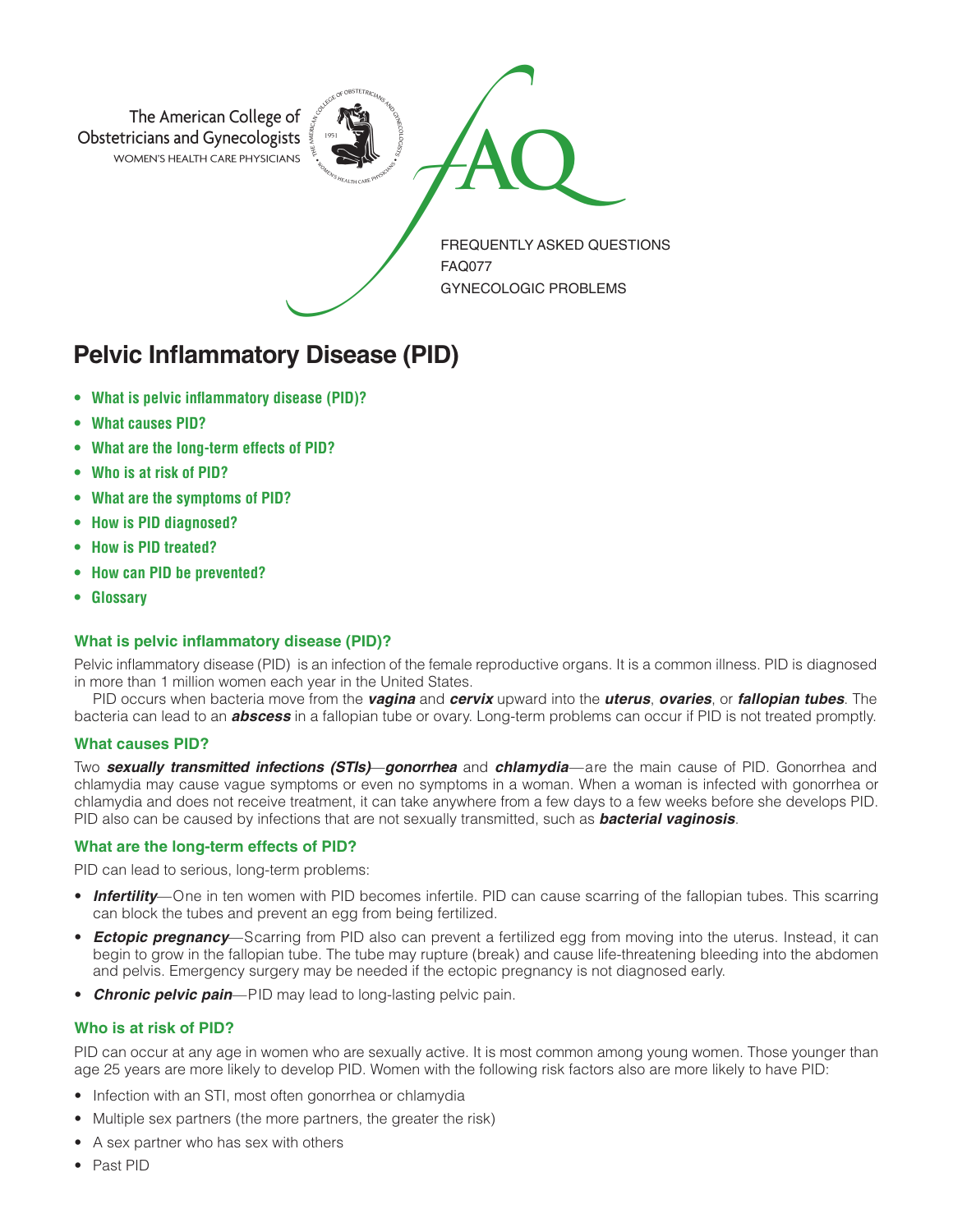Some research suggests that women who douche frequently are at increased risk of PID. Douching may make it easier for the bacteria that cause PID to grow. It also may push the bacteria upward to the uterus and fallopian tubes from the vagina. For this and other reasons, douching is not recommended.

## **What are the symptoms of PID?**

Some women with PID have only mild symptoms or have no symptoms at all. Because the symptoms can be vague, many cases are not recognized by women or their gynecologists or other health care professionals. Listed are the most common signs and symptoms of PID:

- Abnormal vaginal discharge
- Pain in the lower abdomen (often a mild ache)
- Pain in the upper right abdomen
- Abnormal menstrual bleeding
- Fever and chills
- Painful urination
- Nausea and vomiting
- Painful sexual intercourse

Having one of these signs or symptoms does not mean that you have PID. It could be a sign of another serious problem, such as appendicitis or ectopic pregnancy. You should contact your gynecologist or other health care professional if you have any of these signs or symptoms.

#### **How is PID diagnosed?**

To learn if you have PID, your gynecologist or other health care professional will start by asking about your medical history, including your sexual habits, birth control method, and symptoms. If you have PID symptoms, you will need to have a *pelvic exam*. This exam can show if your reproductive organs are tender. A sample of fluid from your cervix will be taken and tested for gonorrhea and chlamydia. Blood tests may be done.

Your gynecologist or other health care professional may order other tests or procedures. They can include *ultrasonography*, *endometrial biopsy*, and in some cases *laparoscopy*.

## **How is PID treated?**

PID can be treated. However, treatment of PID cannot reverse the scarring caused by the infection. The longer the infection goes untreated, the greater the risk for long-term problems, such as infertility.

PID is treated first with *antibiotics*. Antibiotics alone usually can get rid of the infection. Two or more antibiotics may be prescribed. They can be given as pills, through a tube inserted in a vein (*intravenous line*), or by injection. A member of your health care team may schedule a follow-up visit 2–3 days after treatment to check your progress. Sometimes the symptoms go away before the infection is cured. If they do, you still should take all of the medicine for as long as it is prescribed.

Some women may need to be treated in a hospital. Hospitalization may be recommended for women who

- do not have a clear diagnosis
- are pregnant
- must take antibiotics intravenously
- are severely ill
- have nausea and vomiting
- have a high fever
- have an abscess in a fallopian tube or ovary

In certain situations, such as when an abscess is found, surgery may be needed.

A woman's sex partners must be treated. Women with PID may have partners who have gonorrhea or chlamydia. A person can have these STIs even if there are no signs of illness.

## **How can PID be prevented?**

To help prevent PID, take the following steps to avoid STI:

- Use condoms every time you have sex to prevent STIs. Use condoms even if you use other methods of birth control.
- Have sex only with a partner who does not have an STI and who only has sex with you.
- Limit your number of sex partners. If you or your partner has had previous partners, your risk of getting an STI is increased.